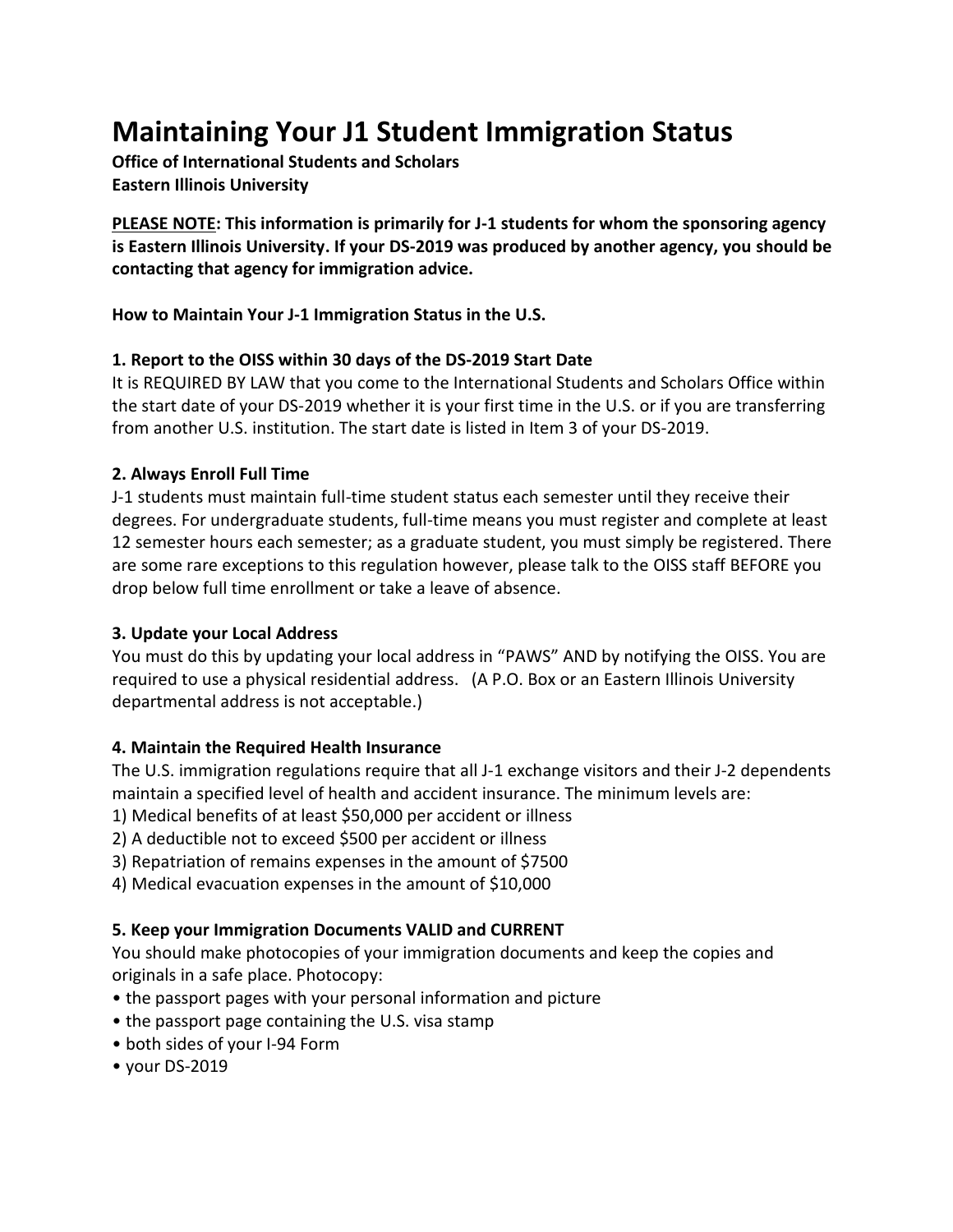#### **a) Keep your passport valid**

You should keep your passport valid for at least six months in to the future while you are studying in the U.S. Consult your country's consulate or embassy in the U.S. to renew your passport. You can find the contact information for your consulate at: http://travel.state.gov. **b) J-1 Extension**

The end date of your immigration status is written on your DS-2019 as the end date in item #3 (not the end date of your visa stamp). If you are unable to complete your course of study by that time, you must apply for an extension BEFORE the DS-2019 end date. You must file your program extension with the OISS or your own sponsor at least two months before it expires.

#### **6. Discuss Transfer Plans with an OISS advisor**

If you plan to transfer to or from another school or sponsoring agency, or to go on to another degree program at another school, the OISS and your sponsoring agency will need to complete the immigration transfer procedure. Permission to transfer is granted only if the transfer contributes to the realization of the exchange visitor's original purpose in coming to the U.S.

#### **7. Never Work Off-campus Without Prior Authorization**

Employment opportunities for international students in the U.S. are restricted by law. In general there are two types of employment: on campus and off-campus employment. **On-campus Employment:** Enrolled J-1 students holding a DS-2019 from Eastern Illinois University are permitted to work on campus for 20 hours per week during academic year and 40 hours per week during summer and winter breaks. If your DS-2019 was produced by another agency, that agency must give you permission to work on the Eastern Illinois University campus. **Off-campus Employment:** Off-campus employment is any type of work or services performed in exchange for money, tuition, fees, books, supplies, room, food or any other benefit that is not on the Eastern Illinois University campus. An authorization letter is required **BEFORE** any off campus work is allowed. The authorization letter must be written by the institution or agency who produced your DS-2019 (Eastern Illinois University or another agency).

## **Off-campus employment options for J-1 Students Academic Training:**

J-1 students in degree program are permitted an overall limit of 18 months academic training within their field of study.

## **J-1 Off-Campus Employment Based on Economic Hardship**

If a J-1 student needs employment during the academic year due to financial hardship arising from unforeseen circumstances, the program sponsor may authorize it. Such employment cannot interfere with fulltime pursuit of the exchange visitor's program objectives. Written permission from the program sponsor is required for on-campus as well as off-campus work.

#### **8. Notify OISS when you leave the U.S. or change visa status**

When you finish your program and leave the U.S. permanently or change to another visa status (for instance if an employer plans to do an H1B visa application for you after you graduate).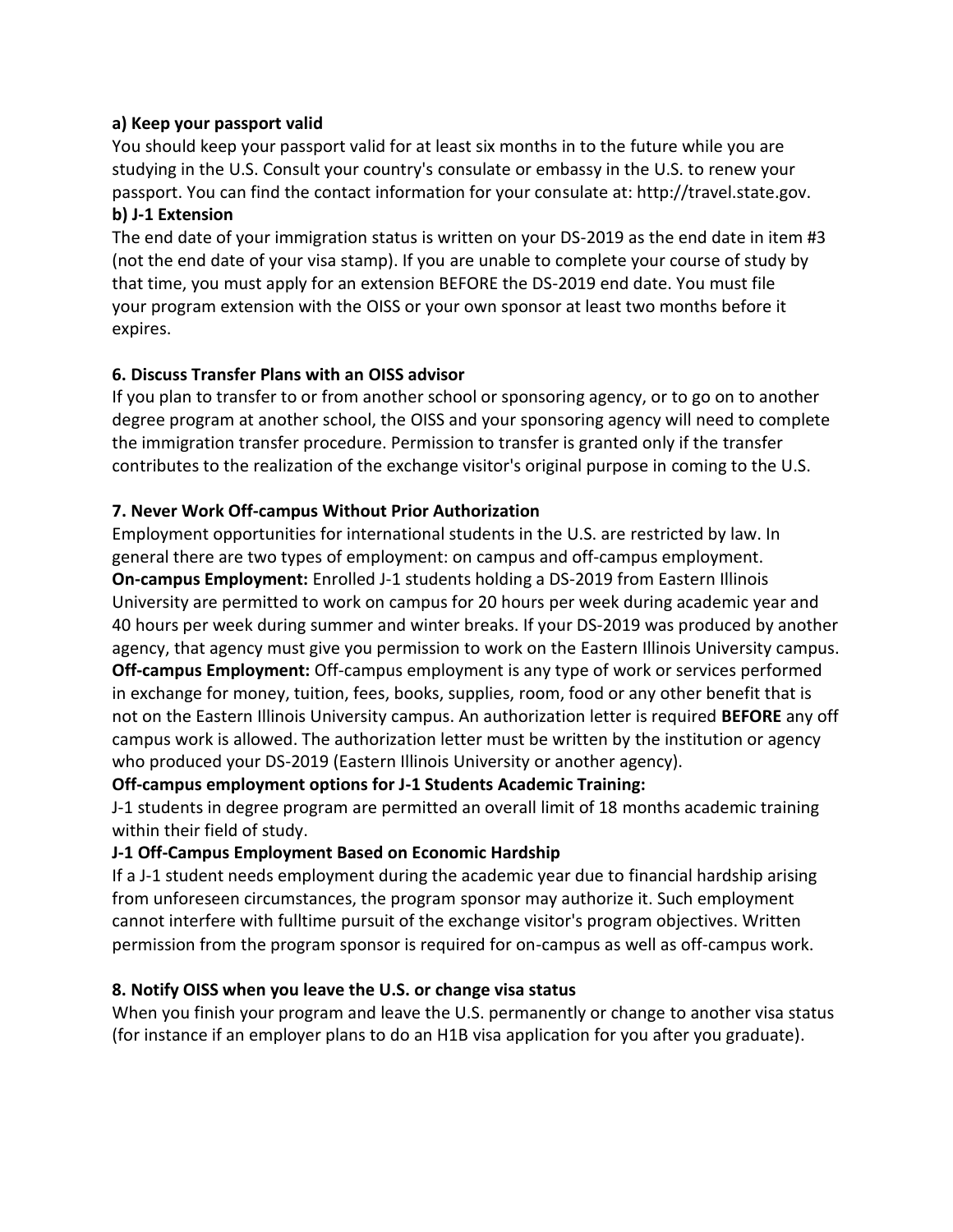## **9. Traveling outside of the United States**

## **Re-entering the U.S. after a Temporary Absence**

To re-enter the U.S., you need to have the following documents:

- valid passport (except Canadians unless entering from outside the Western Hemisphere)
- valid J-1 or J-2 visa stamp (except Canadians)
- current DS-2019 with a valid signature (see DS-2019 Endorsement)
- proof of financial support (bank statements and/or scholarship, financial aid or TA/RA letter)
- proof of enrollment (certificate of enrollment or transcript).

## **Traveling to Canada**

Before traveling to Canada, come to OISS to check visa requirements. You can re-enter the U.S. from Canada with an expired U.S. visa stamp if **ALL** of the following apply to you:

- You have a valid passport with an expired non-immigrant visa stamp, a valid DS-2019, and you keep your I-94 card when leaving the U.S. and entering Canada
- Your visit to Canada will be less than 30 days
- You do NOT apply for a U.S. visa stamp while in Canada
- You are NOT a national of one of the following countries: Iran, Iraq, Libya, Syria, Sudan, Cuba, or North Korea.

## **Renewing Your Visa Stamp**

If you or your dependents need to renew your visas in order to re-enter the U.S., you must apply in person to a U.S. embassy or consulate abroad. Applicants are normally required to submit the following documentation:

- valid passport
- current passport-size photographs
- valid Form DS-2019
- proof of financial support (bank statements and/or scholarship, financial aid or TA/RA letter)
- proof of enrollment (certificate of enrollment or transcript).

# **DS-2019 Endorsement**

You need to have a valid signature from OISS staff (or from your sponsoring agency if your DS-2019 is not produced by Eastern Illinois University) on your DS-2019 in order to re-enter the U.S. The signature is valid for 12 months.

# **J-2 Dependents**

An exchange visitor's spouse or child enters the U.S. in J-2 status and may stay for as long as the J-1 person is authorized to remain. For traveling and re-entering the U.S., J-2 dependents need all the same documents as the J-1 would need as outlined above including a DS-2019 that is produced with the J-2's biographical information.

# **J-2 Work Permission**

A person in J-2 status may apply to the BCIS for permission to accept employment. Permission will be granted only if the employment is designed to support the spouse and child or children, not the J-1 exchange visitor. Pick up the application packet at the OISS. The processing time for work permit at the BCIS Service Center is approximately three months.